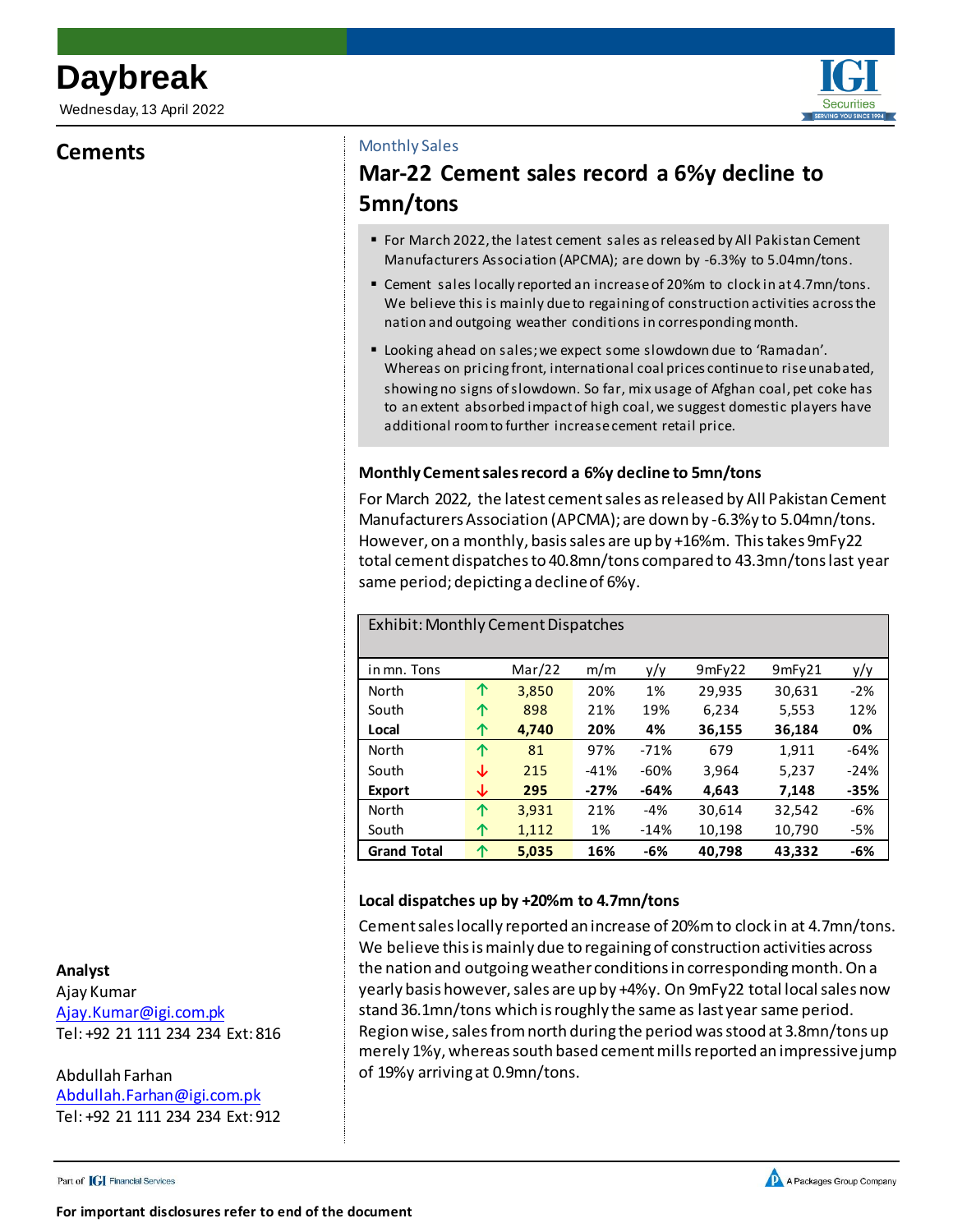

# **Exports sales took a hit on rising freight and input costs**

Export dispatches during the period reported a major drop of 64%y (or 27%m) to 0.3mn/tons compared to 0.82mn/tons last year. This brings 9mFy22 total exports to 4.6mn/tons compared to last year 7.1mn/tons (down by 35%y). Region wise, north exports suffered a 71%y drop (up by 97%m) to 0.08mn/tons, whereas south exports declined by 60%y (down 41%m) to 0.2mn/tons We believe this is likely owing to a) north border closure, b) rising freight and input costs (coal prices), and c) lower price differential international market.

| Exhibit: Monthly Cement Dispatches |   |        |     |        |        |        |        |
|------------------------------------|---|--------|-----|--------|--------|--------|--------|
| in mn. Tons                        |   | Mar/22 | m/m | y/y    | 9mFy22 | 9mFv21 | y/y    |
| <b>LUCK</b>                        | ↑ | 745    | 1%  | $-20%$ | 6,880  | 7,638  | $-10%$ |
| <b>DGKC</b>                        | ↓ | 650    | -6% | 4%     | 5,389  | 5,482  | $-2%$  |
| <b>MLCF</b>                        | ↑ | 420    | 24% | $-8%$  | 3,406  | 3,668  | $-7%$  |
| <b>CHCC</b>                        | ↑ | 330    | 18% | $-15%$ | 2,663  | 2,956  | $-10%$ |
| <b>KOHC</b>                        | ↑ | 380    | 21% | 7%     | 2,716  | 2,856  | $-5%$  |
| <b>FCCL</b>                        | ↑ | 300    | 22% | 2%     | 2,474  | 2,584  | -4%    |
| <b>PIOC</b>                        | ↑ | 310    | 2x  | $-12%$ | 2,420  | 2,512  | -4%    |
| <b>ACPL</b>                        | ↑ | 175    | 25% | $-44%$ | 1,768  | 2,531  | $-30%$ |

#### **Outlook**

Looking ahead on sales; we expect some slowdown due to 'Ramadan'. Whereas on pricing front, international coal prices continue to rise unabated, showing no signs of slowdown. As of latest 3 months forward Richard bay coal contract currently trade close to US\$ 310/ton (up 4x from last year US\$ 85/ton). On comparative basis, domestic manufacturers have increased average cement prices by 35% on average with North selling a PKR 828/bag (up by 37%y) and south retailing at PKR 821/bag (up by +32%y). So far, mix usage of Afghan coal, pet coke has to an extent absorbed impact of high coal, we suggest domestic players have additional room to further increase cement retail price.

## **Exhibit: Historic Cement North and South Prices in Pakistan** Cement Retail prices have reached a historic high

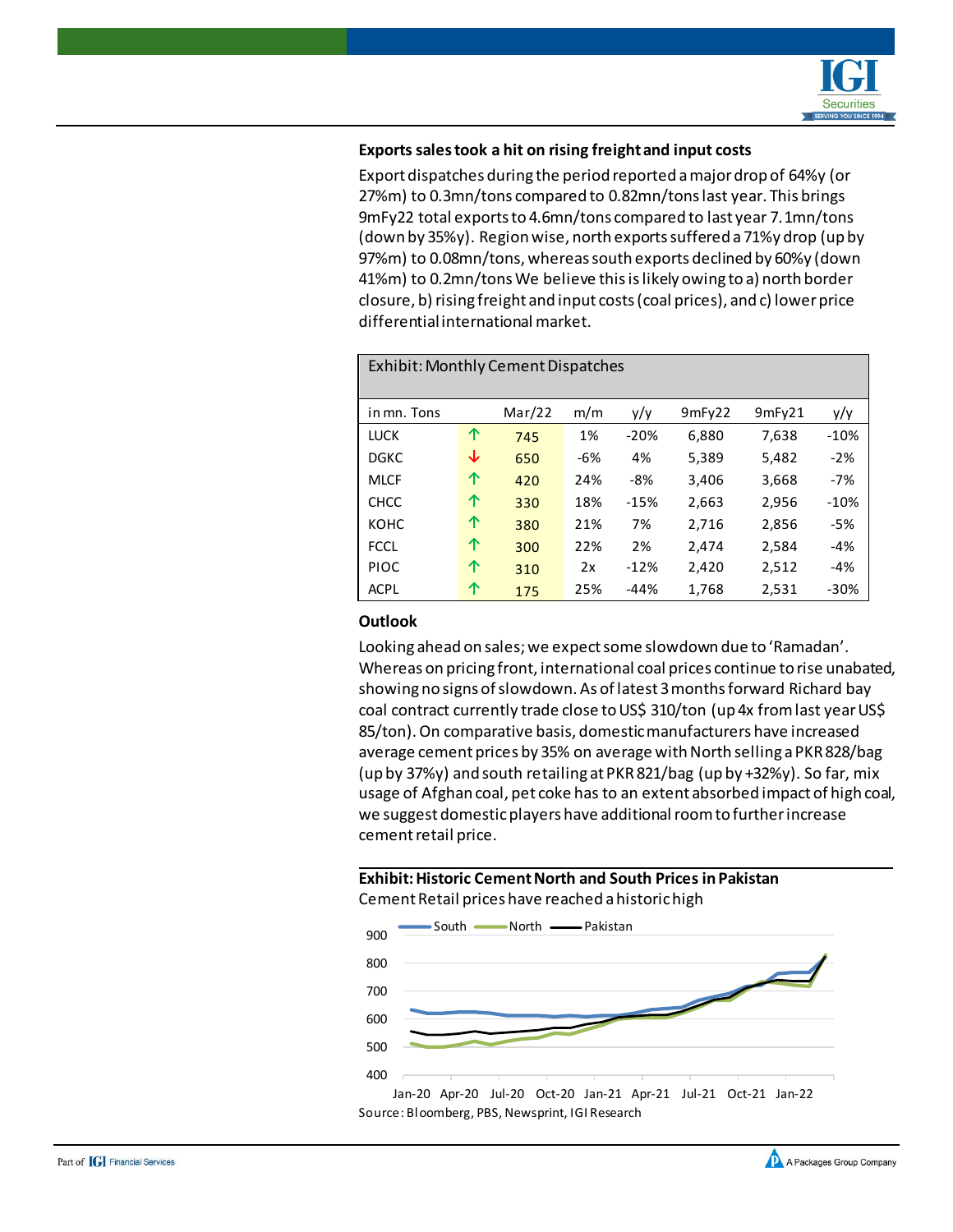

# **Important Disclaimer and Disclosures**

**Research Analyst(s) Certification:** The Research Analyst(s) hereby certify that the views about the company/companies and the security/ securities discussed in this report accurately reflect his or her or their personal views and that he/she has not received an d will not receive direct or indirect compensation in exchange for expressing specific recommendations or views in this report. The analyst(s) is principally responsible for the preparation of this research report and that he/she or his/her close family/rel ative does not own 1% or more of a class of common equity securities of the following company/companies covered in this report.

**Disclaimer:** The information and opinions contained herein are prepared by IGI Finex Securities Limited and is for information purposes only. Whilst every effort has been made to ensure that all the information (including any recommendations or opinion s expressed) contained in this document (the information) is not misleading or unreliable, IGI Finex Securities Limited makes no representation as to the accuracy or completeness of the information. Neither, IGI Finex Securities Limited nor any director, officer or employee of IGI Finex Securities Limited shall in any manner be liable or responsible for any loss that may be occasioned as consequence of a party relying on the information. This document takes no account of the investment objectives, financial situation and particular needs of investors, who shall seek further professional advice before making any investment decision. The subj ect Company (ies) is a client of the IGI Finex Securities Limited and IGI Finex Securities offers brokerage services to Subjec t Company (ies) on a regular basis, in line with industry practice. This document and the information may not be reproduced, distributed or published by any recipient for any purpose. This report is not directed or intended for distribution to, or use by a ny person or entity not a client of IGI Finex Securities Limited, else directed for distribution.

**Rating system:** IGI Finex Securities employs three tier ratings system, depending upon expected total return (return is defined as capital gain exclusive of tax) of the security in stated time period, as follows:

#### **Recommendation Rating System**

Buy if target price on aforementioned security (ies) is more than 10%, from its last closing price(s) Hold if target price on aforementioned security (ies) is in between -10% and 10%, from its last closing price(s) Sell if target price on aforementioned security (ies) is less than -10%, from its last closing price(s)

**Risk:** Investment in securities are subject to economic risk, market risk, interest rate risks, currency ris ks, and credit risks, political and geopolitical risks. The performance of company (ies) covered herein might unfavorably be affected by multiple factors inc luding, business, economic, and political conditions. Hence, there is no assurance or guarantee tha t estimates, recommendation, opinion, etc. given about the security (ies)/company (ies) in the report will be achieved.

**Basic Definitions and Terminologies used: Target Price**: A price target is the projected price level of a financial security stated by a n investment analyst or advisor. It represents a security's price that, if achieved, results in a trader recognizing the best p ossible outcome for his investment, **Last Closing:** Latest closing price, **Market Cap.:** Market capitalization is calculated by multiplying a company's shares outstanding by current trading price. **EPS:** Earnings per Share. **DPS:** Dividend per Share. **ROE:** Return on equity is the amount of net income returned as a percentage of shareholders' equity. **P/E:** Price to Earnings ratio of a company's share price to its per-share earnings. **P/B:** Price to Book ratio used to compare a stock's market value to its book value. **DY:** The dividend yield is dividend per share, divided by the price per share.

IGI Finex Securities Limited Research Analyst(s) Research Identity Number: BRP009 © Copyright 2022 IGI Finex Securities Limited